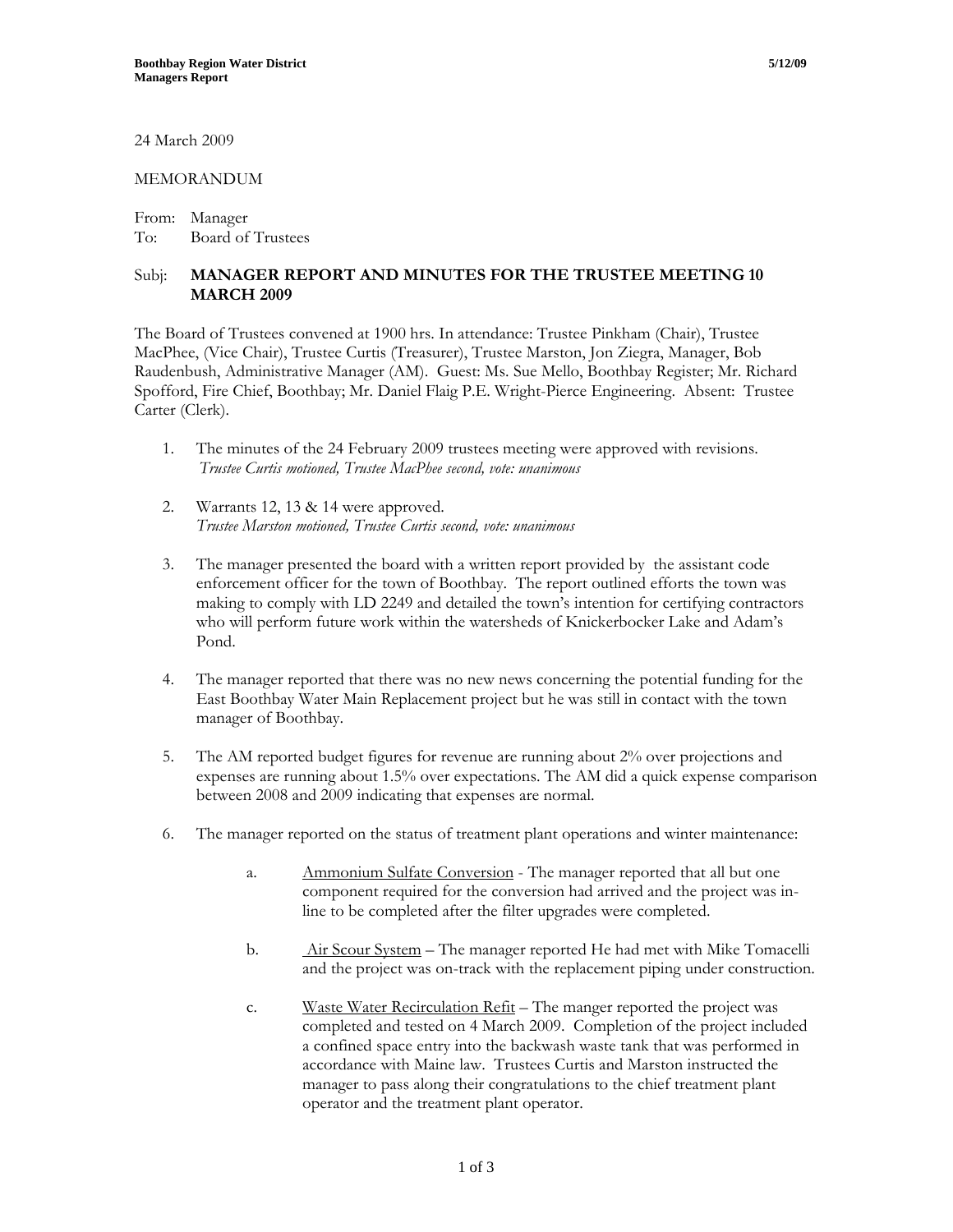- d. Sewer Pit Float Repairs nothing new to report.
- e. Effluent Valve Upgrades & Filter Maintenance The manager reported on 3 March 2009 treatment plant operators cut in the first effluent isolation valve into the treatment system directly downstream of filter #2 and the new effluent valve was installed two later. The manger went on to explain the new effluent valve will be wired in by Sullivan and Associates 17 March 2009. Filter 2 will then tested. Running concurrently with the valve installation is corrosion control in the filter itself. Once filter 2 is back on-line the process will be repeated on filter 1. A plant shutdown was required and went very smooth with no problems in service. The shutdown lasted only three-hours when it was budgeted for eight.
- 7. The manager reported a main break occurred on 7 March 2009 on Reed Road in Boothbay Harbor. The break was handled within five hours by junior staff. In other distribution news the manager reported the meter testing program was on-track and backflow prevention was in compliance.
- 8. Mr. Flaig reported that a solution may have been found for installing a new main on the new Knickerbocker Bridge. No cost regarding this line has been discussed with the State to date.
- 9. Mr. Flaig provided the board with a detailed summary of the master plan as is with its current framework. The board listened intently and will review presented material. The Boothbay fire chief asked for the plan to include an updated ISO report for the town of Boothbay. The board concurred with this request.
- 10. The meeting was adjourned at 2044 hr  *Trustee MacPhee motioned, Trustee Marston second, vote: unanimous*

## END OF MINUTES

Respectfully Submitted, Jonathan E. Ziegra Manager